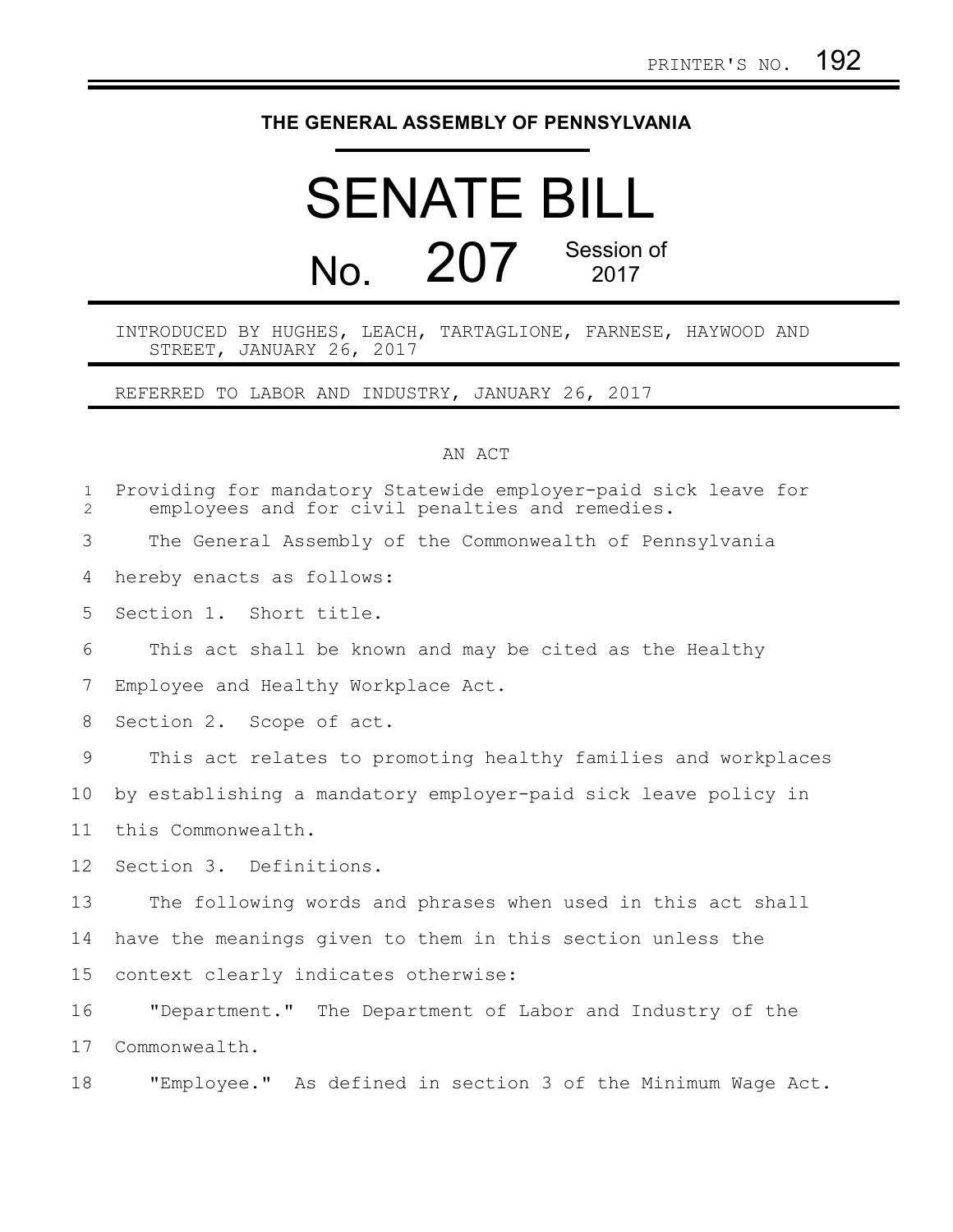The term does not include an employee covered by a collective bargaining agreement if the agreement expressly provides for: 1 2

(1) The wages, hours of work and working conditions of employees. 3 4

(2) Paid sick leave or a paid leave or paid time off policy that permits the use of sick leave for employees. 5 6

(3) Final and binding arbitration of disputes concerning the application of the paid sick leave provisions of the collective bargaining agreement. 7 8 9

"Employer." As defined in section 3 of the Minimum Wage Act. "Family member." Any of the following: 10 11

(1) A child, stepchild or legal ward or a child to whom the employee stands in loco parentis, notwithstanding the age or dependency status of the child. 12 13 14

(2) A biological, adoptive or foster parent, stepparent or legal guardian of an employee or the employee's spouse or a person who stood in loco parentis when the employee was a minor. 15 16 17 18

(3) A spouse or domestic partner. 19

(4) A grandparent. 20

(5) A grandchild. 21

(6) A sibling. 22

"Minimum Wage Act." The act of January 17, 1968 (P.L.11, No.5), known as The Minimum Wage Act of 1968. 23 24

"Municipality." A city, borough, incorporated town or township. The term includes a municipality operating under 53 Pa.C.S. Pt. III Subpt. E (relating to home rule and optional plan government). 25 26 27 28

"Paid sick leave." Time that is compensated at the rate provided under section 5 and is provided by an employer to an 29 30

20170SB0207PN0192 - 2 -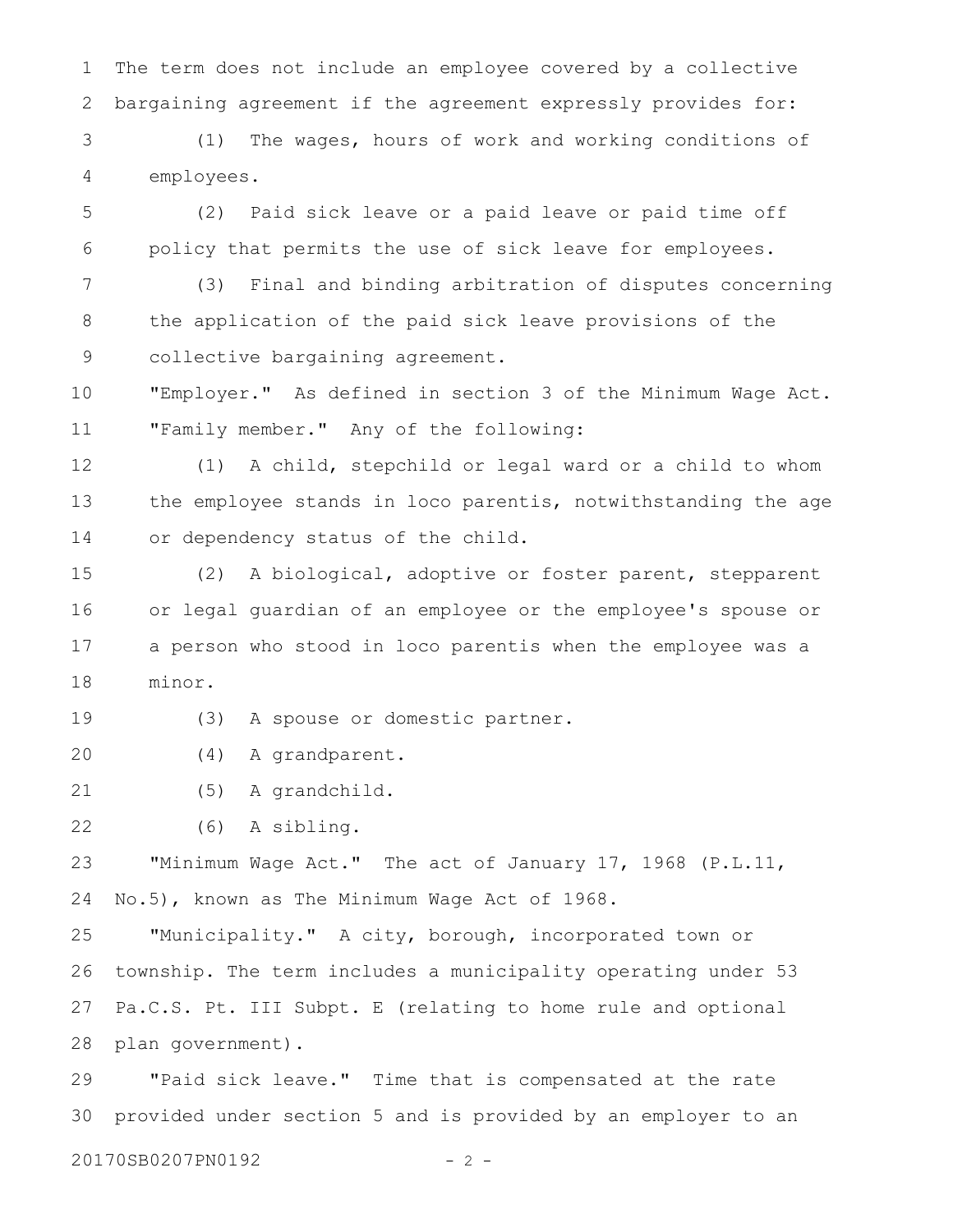employee under this act. 1

"Secretary." The Secretary of Labor and Industry of the Commonwealth. 2 3

Section 4. Paid sick leave. 4

(a) Requirement.--Each employer in this Commonwealth must provide paid sick leave to an employee for, at a minimum, the following purposes: 5 6 7

(1) Diagnosis, care or treatment of an existing health condition of, or preventive care for, an employee or employee's family member. 8 9 10

(2) Diagnosis, treatment, care, counseling or other assistance for a physical, mental or emotional injury suffered by the employee or the employee's family member due to an act of abuse as defined in 23 Pa.C.S.  $\frac{1}{5}$  6102(a) (relating to definitions) or sexual violence as defined in 42 Pa.C.S. § 62A03 (relating to definitions). 11 12 13 14 15 16

(3) A public health or public safety emergency involving the employee or the employee's family member. 17 18

(b) Availability.--An employer must provide paid sick leave to an employee beginning on the day after the date the employee has worked for the employer for at least 30 days within a year from the commencement of employment. 19 20 21 22

(c) Accrual and use.-- 23

(1) Paid sick leave shall accrue to an employee at the rate of one hour per every 30 hours worked, beginning at the commencement of employment. An employee who is exempt from overtime requirements of section 5 of the Minimum Wage Act as an administrative, executive or professional employee shall be deemed to work 40 hours per workweek for the purposes of this act, unless the employee's normal workweek is less than 24 25 26 27 28 29 30

20170SB0207PN0192 - 3 -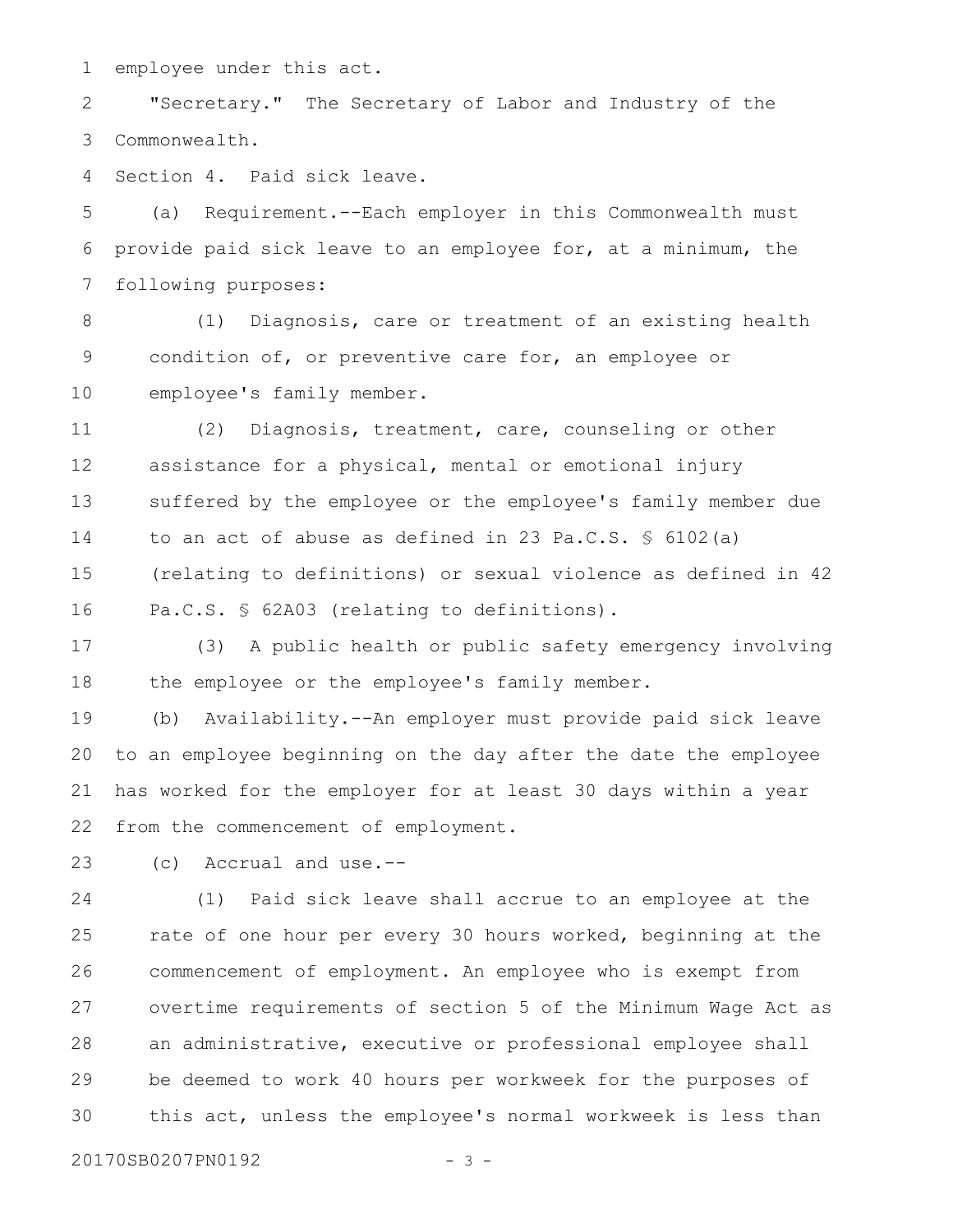40 hours, in which case the employee shall accrue paid sick leave based upon the normal workweek. 1 2

(2) An employer may limit an employee's use of paid sick leave to 56 hours or seven days in each year of employment. 3 4

(3) Unless otherwise approved by the employer, an employee may not use accrued paid sick leave prior to 91 days of employment, after which day the employee may use paid sick leave as the paid sick leave is accrued. 5 6 7 8

(4) Accrued paid sick leave shall carry over to the following year of employment, except that an employer may limit an employee's total accrual of paid sick leave to 80 hours or 10 days annually. 9 10 11 12

13

(5) An employer may, at the employer's discretion:

(i) Provide the full amount of paid sick leave to the employee at the beginning of each year. 14 15

(ii) Lend paid sick leave to an employee in advance of accrual with proper documentation. 16 17

(6) An employee may determine the amount of paid sick leave the employee needs to use, except that an employer may set a reasonable minimum increment, not to exceed two hours, for the use of paid sick leave. 18 19 20 21

(7) An employee must provide reasonable advance written or verbal notification to the employer if the need to use paid sick leave is foreseeable. If the need to use paid sick leave is unforeseeable, the employee must provide written or verbal notice of the need for the leave to the employer as soon as practicable. 22 23 24 25 26 27

(8) An employer may not require, as a condition of using paid sick leave, an employee to search for or find a replacement worker to cover the hours or days during which 28 29 30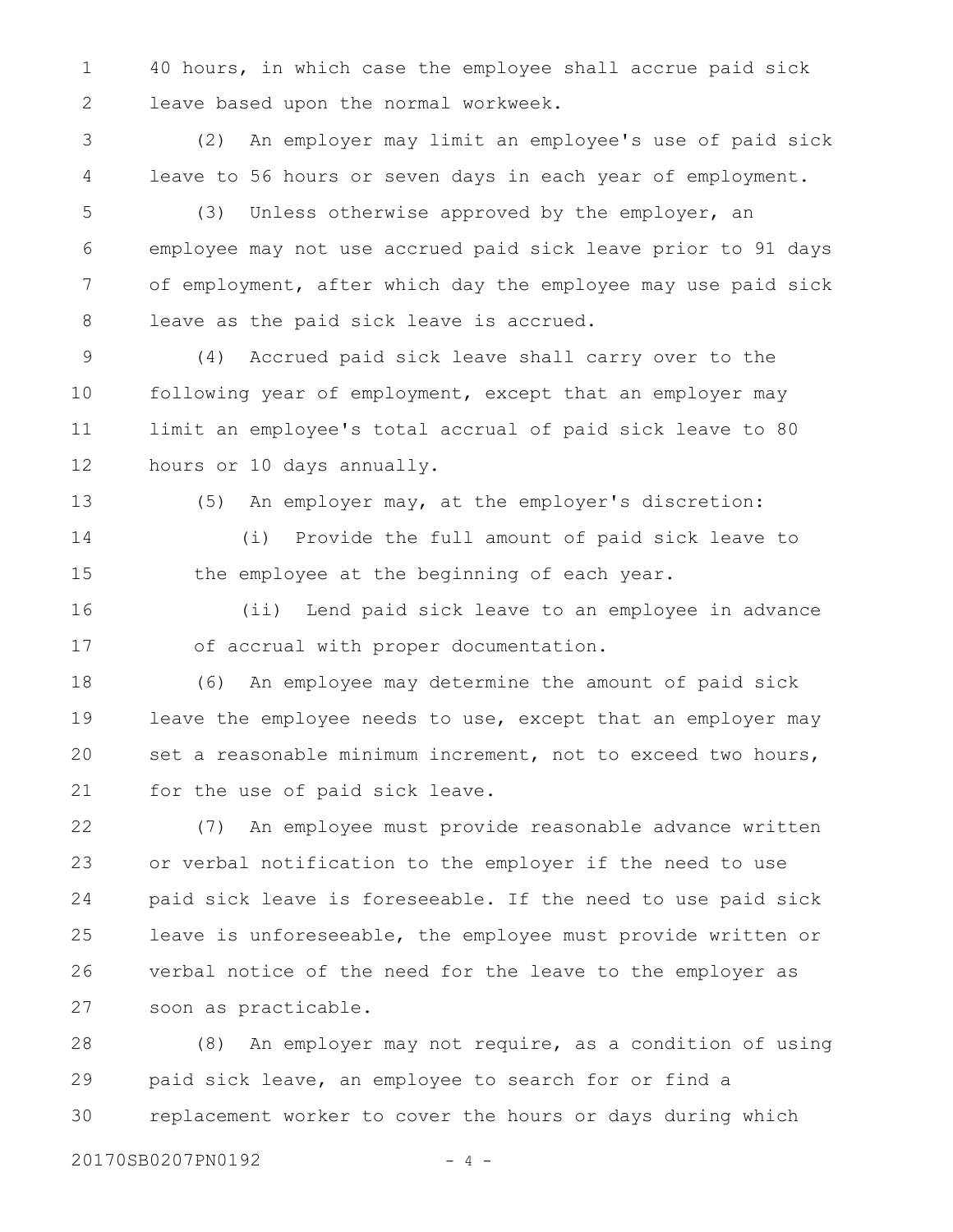the employee uses paid sick leave. 1

(9) An employer may require an employee to provide documentation from the individual providing treatment or care under subsection (a) if the employee is absent for three or more consecutive days. 2 3 4 5

(d) Exemption.--An employer shall not be required to provide additional paid sick leave under this act if the following conditions are met: 6 7 8

(1) On the effective date of this section the employer has a paid leave policy or paid time off policy. 9 10

(2) The employer makes available an amount of leave that may be used for the same purposes and under the same conditions as specified in this section. 11 12 13

14

(3) The policy does either of the following:

(i) Satisfies the accrual, carryover and use requirements of this section. 15 16

(ii) At the beginning of each calendar year, provides an employee with no less than 56 hours or seven days of paid sick leave, or equivalent paid leave or paid time off. An employer may prorate the amount of paid sick leave or equivalent paid leave or paid time off provided to an employee in the employee's first year of employment based on the employee's date of hire. 17 18 19 20 21 22 23

(e) Notice.-- 24

(1) An employer must provide each employee with written notice that sets forth the amount of paid sick leave available or paid time off leave an employer provides in lieu of sick leave in the manner prescribed under this act. The department may impose penalties on the employer for failure to provide notice in accordance with this subsection. 25 26 27 28 29 30

20170SB0207PN0192 - 5 -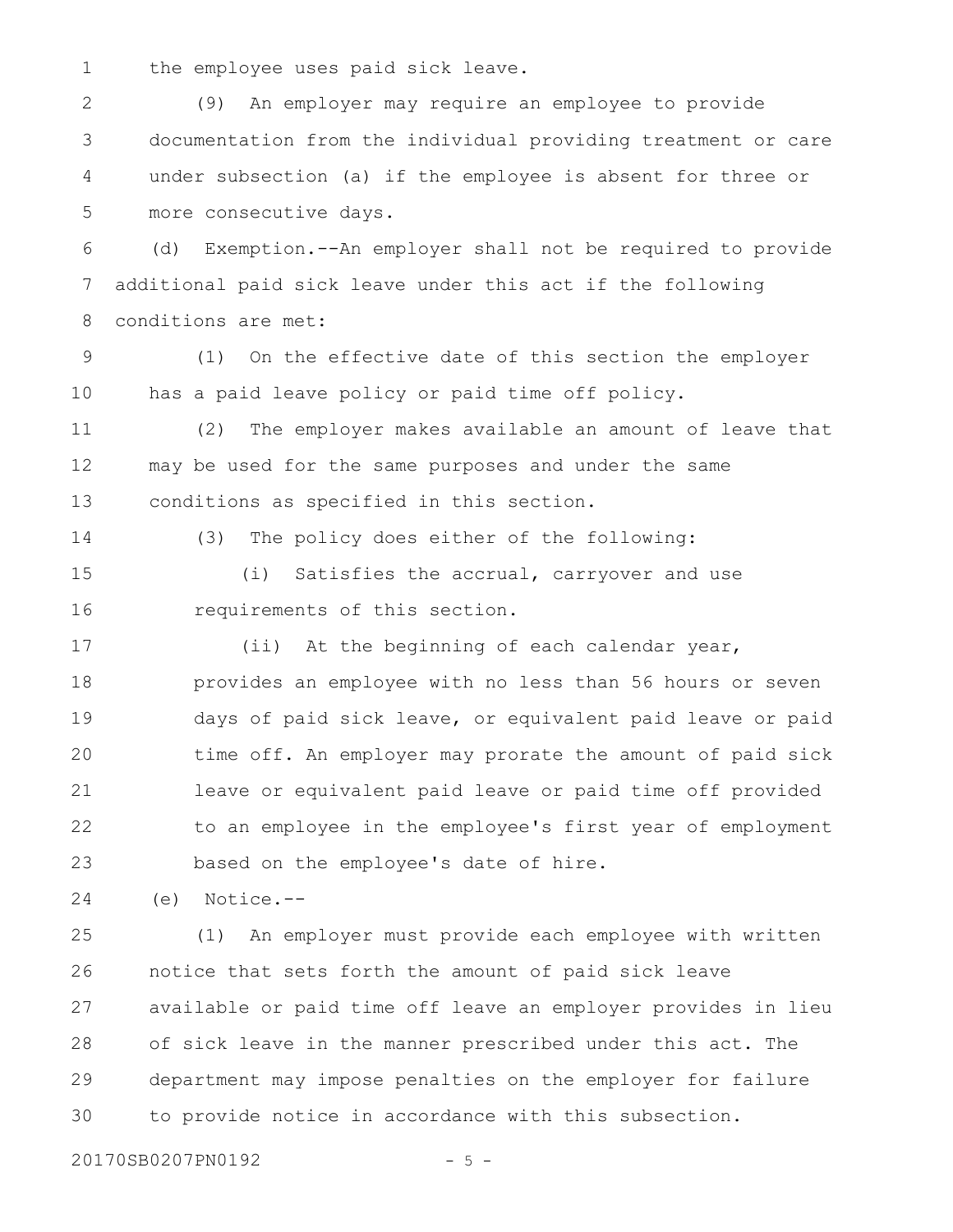(2) Each employer must display a poster, developed by the department, in a conspicuous place within each workplace of the employer, that states all of the following: 1 2 3

(i) An employee is entitled to accrue, request and use paid sick leave. 4 5

(ii) The amount of sick leave provided for by this act. 6 7

(iii) The terms of use of paid sick leave.

(iv) That retaliation or discrimination against an employee who requests paid sick leave or uses paid sick leave, or both, is prohibited and that an employee has the right under law to file a complaint with the department against an employer who retaliates or discriminates against the employee. 9 10 11 12 13 14

Section 5. Rate of pay. 15

8

The rate of pay for paid sick leave shall be the greater of the minimum wage as set forth in section 4 of the Minimum Wage Act or the employee's hourly wage. If the employee in the 90 days of employment before using accrued sick leave had different hourly pay rates, was paid by commission or piece rate or was a nonexempt salaried employee, the rate of pay shall be calculated by dividing the employee's total wages, not including overtime premium pay, by the employee's total hours worked in the full pay periods of the prior 90 days of employment. 16 17 18 19 20 21 22 23 24

Section 6. Payment of sick leave. 25

(a) Time.--An employer must provide payment for sick leave used by an employee no later than the payday for the next regular payroll period after the sick leave was used. 26 27 28

(b) Compensation.--An employer is not required to provide compensation to an employee for accrued, unused paid sick leave 29 30

20170SB0207PN0192 - 6 -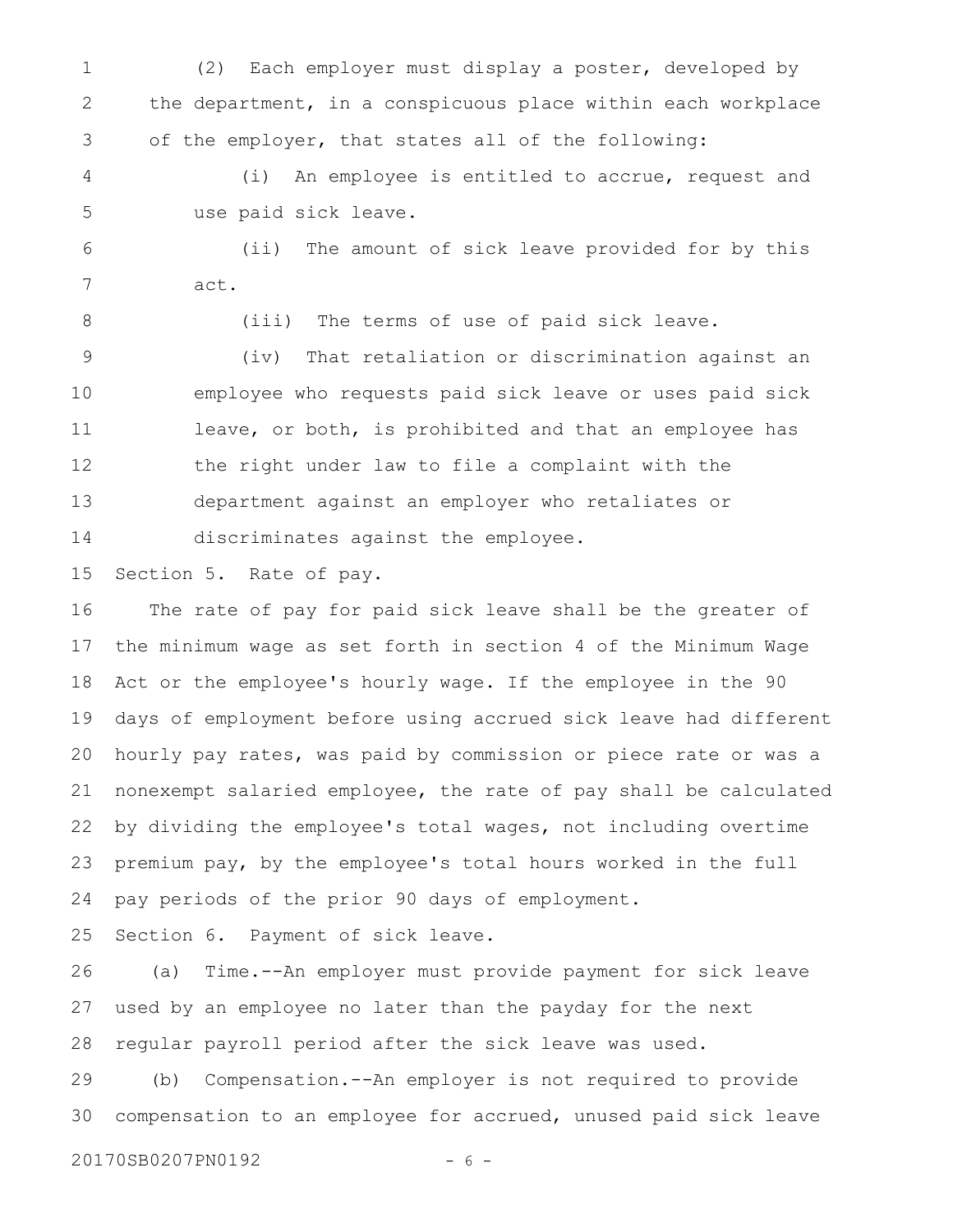upon termination, resignation, retirement or other separation from employment, except that, if an employee separates from an employer and is rehired by the employer within one year from the date of separation, previously accrued and unused paid sick leave must be reinstated. The employee may use previously accrued and unused paid sick leave and shall accrue additional paid sick leave upon being rehired. 1 2 3 4 5 6 7

Section 7. Prohibitions. 8

An employer may not: 9

(1) Deny an employee the right to use accrued sick leave. 10 11

(2) Discharge, threaten to discharge, demote, suspend, reduce the wages of or in any manner discriminate against an employee for doing any of the following: 12 13 14

(i) Using accrued sick leave or attempting to exercise the right to use accrued sick leave. 15 16

(ii) Filing a complaint or alleging a violation of this act. 17 18

(iii) Cooperating in an investigation or prosecution of an alleged violation of this act. 19 20

```
(iv) Opposing a policy or practice that is
           prohibited under this act.
21
22
```
Section 8. Complaint procedure. 23

An employee may file with the department a complaint against an employer for an alleged violation of this act. The department shall establish a process for investigating and resolving a complaint. 24 25 26 27

Section 9. Employer penalties. 28

An employer who willfully violates the posting provisions of section  $4(e)$  (2) shall be subject to a penalty, not to exceed 29 30

20170SB0207PN0192 - 7 -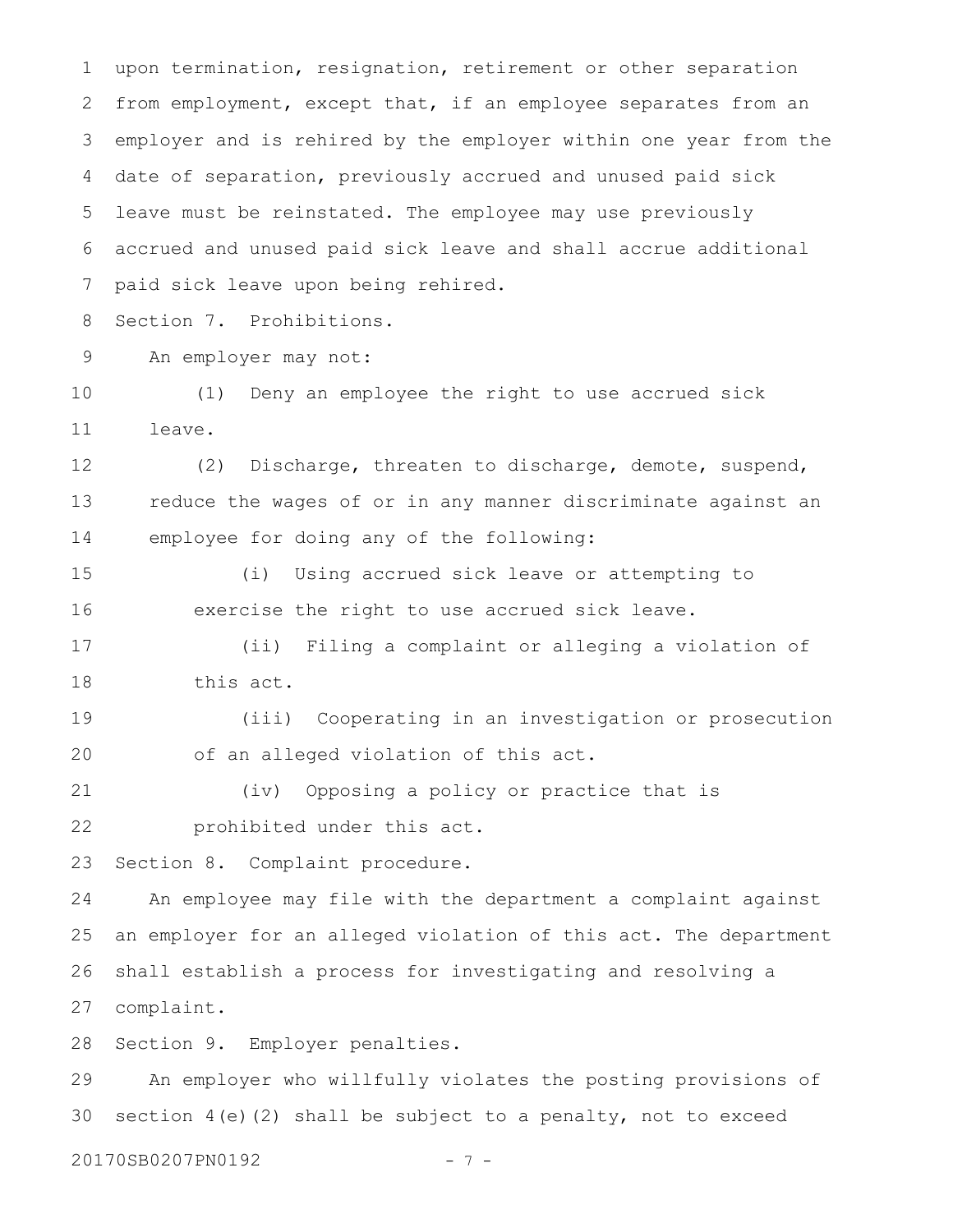\$250 for each offense, to be imposed by the department. 1

Section 10. Remedies. 2

(a) Department.--The department may order an employer who is found to be in violation of this act to do all of the following: 3 4

5

(1) Reinstate the employee with or without back pay.

(2) Pay the employee the amount of sick leave unlawfully withheld. 6 7

(3) Pay the employee an additional sum in the form of an administrative penalty. If paid sick leave was unlawfully withheld, the administrative penalty shall be an amount equal to the dollar amount of paid sick leave unlawfully withheld multiplied by three, or \$250, whichever is greater, not to exceed \$5,000. If the violation of this act resulted in additional harm to an employee, such as discharge from employment, or otherwise results in a violation of the rights of the employee, the administrative penalty shall include an additional sum of \$500 for each day or portion of a day that the violation occurred or continued, not to exceed \$10,000. 8 9 10 11 12 13 14 15 16 17 18

(4) Comply with any other additional relief the department deems appropriate. 19 20

(b) Civil action.--The secretary, the Attorney General or the employee may bring a civil action in a court of competent jurisdiction against the employer or other person violating this act and, upon prevailing and except as provided under subsection (c) or (d), shall be entitled to collect legal or equitable relief on behalf of the aggrieved as may be appropriate to remedy the violation, including: 21 22 23 24 25 26 27

(1) Reinstatement of the employee, with or without back pay. 28 29

(2) Payment of sick leave unlawfully withheld. 20170SB0207PN0192 - 8 -30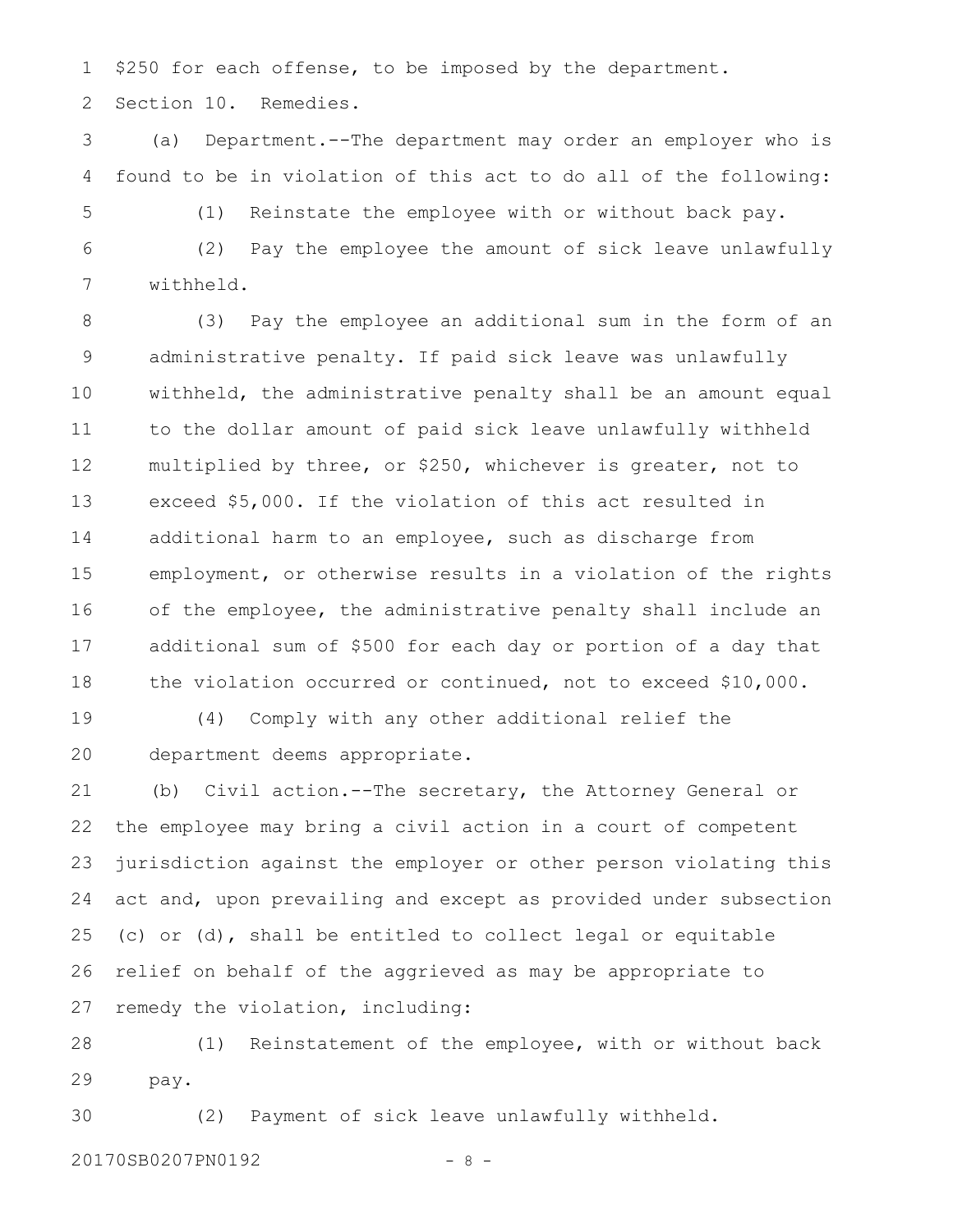(3) The payment of an additional sum, not to exceed an aggregate penalty of \$5,000, as liquidated damages in the amount of \$50 to each employee or person whose rights under this act were violated for each day or portion of a day that the violation occurred or continued. In addition, if the employer has unlawfully withheld paid sick days to an employee, the employer must pay the dollar amount of paid sick days withheld from the employee multiplied by three or \$250, whichever amount is greater. 1 2 3 4 5 6 7 8 9

10

(4) Injunctive relief.

11

(5) Reasonable attorney fees and costs.

(c) Limitation on damages.--The secretary, the Attorney General or an employee enforcing this act on behalf of the public as provided for under law shall, upon prevailing, be entitled only to equitable, injunctive or restitutionary relief and reasonable attorney fees and costs. 12 13 14 15 16

(d) Error.--An employer may not be assessed a penalty or liquidated damages under this section due to an isolated and unintentional payroll error or written notice error that is a clerical or an inadvertent mistake regarding the accrual or available use of paid sick leave. In a review under this subsection consideration may be given to whether the employer, prior to an alleged violation, has adopted and is in compliance with a set of policies, procedures and practices that fully comply with this act. 17 18 19 20 21 22 23 24 25

(e) Interest.--In an administrative or civil action brought under this section, the secretary or a court shall award interest on each amount due and unpaid calculated in accordance with law. 26 27 28 29

(f) Penalties cumulative.--The remedies, penalties and 20170SB0207PN0192 - 9 -30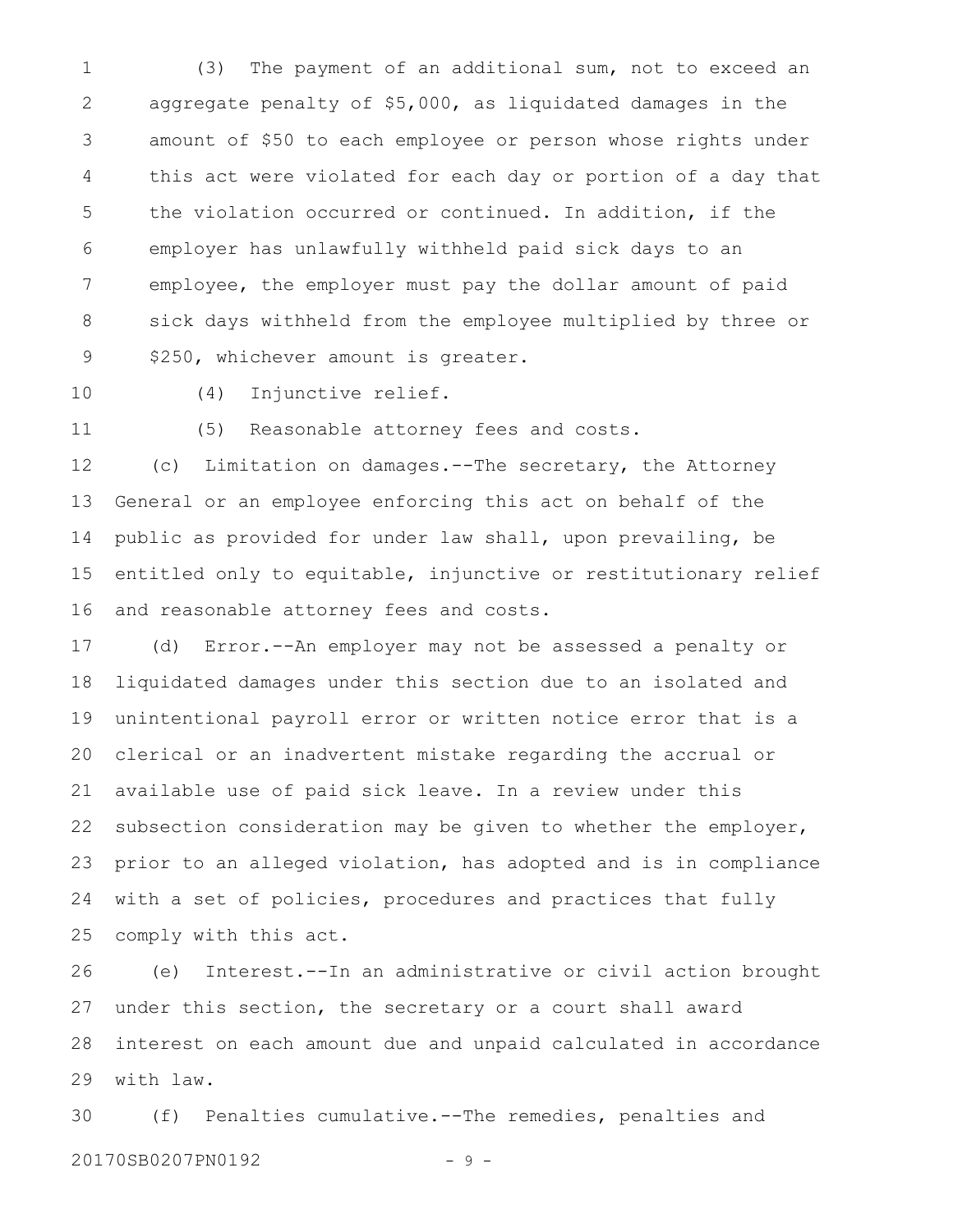procedures provided under this section shall be cumulative. Section 11. Construction. 1 2

This act: 3

(1) May not be construed to invalidate an ordinance or other mandate enacted by a municipality prior to the effective date of this section that requires employers within the municipality to provide paid sick leave benefits more generous than that contained under this act. 4 5 6 7 8

(2) May not be construed to prohibit a municipality from enacting an ordinance or mandate that requires employers within the municipality to provide paid sick leave benefits more generous than that contained under this act. 9 10 11 12

(3) May not be construed to discourage or prohibit an employer from the adoption or retention of a paid sick leave policy more generous than that contained in this act or any ordinance adopted by a municipality under paragraph (1) or  $(2)$ . 13 14 15 16 17

(4) Shall not preempt or otherwise apply to an ordinance or mandate enacted by a municipality affecting vacation or other forms of leave offered by employers within the municipality. 18 19 20 21

(5) Shall not be construed to mandate a municipality to adopt an ordinance applicable to employers within the municipality relating to compensation, vacation or other forms of leave from employment. 22 23 24 25

(6) Shall not limit or affect any Federal, State or local law guaranteeing privacy of health information or information related to domestic violence or sexual assault, regarding an employee or employee's family member. The information must be treated as confidential and may not be 26 27 28 29 30

20170SB0207PN0192 - 10 -